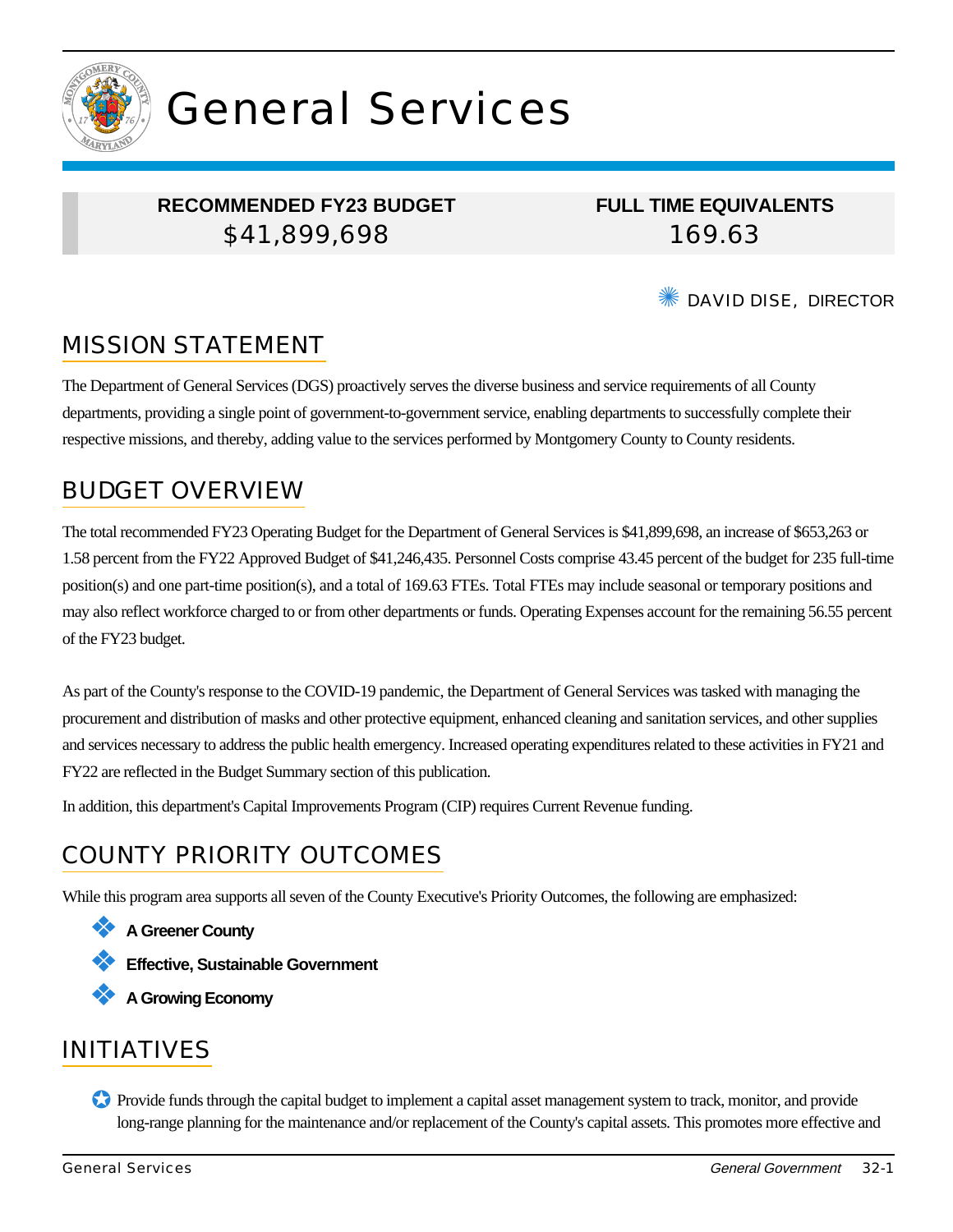efficient preventative maintenance and more timely replacement of building systems that have reached the end of useful life.

#### Employee Input

✪ DGS's County Space Strategy will reduce the leased space footprint, relocate County staff and programs to owned space, promote efficiencies by consolidating staff and programs, and reduce the energy footprint. Immediate efforts include an inventory of existing lease space, identifying portions of the leased portfolio that should not be renewed, and developing an exit strategy. Work will include expanded telework and activating underutilized assets by employing new space use strategies such as shared workspaces and hoteling where appropriate.

# INNOVATIONS AND PRODUCTIVITY IMPROVEMENTS

- ✹ Completed an inventory of major capital assets and performed preventative maintenance, repair, and groundskeeping for 435 County-owned and County-leased facilties.
- Salted, sanded, plowed and removed snow for 8.0 million square feet of parking lots, and over 83 miles of sidewalks during the snow season.
- ✹ Continue to install energy reduction measures and improved air filtration systems in all County facilities.
- **Energy efficiency and climate related work includes developing a Combined Heat & Power plant with the MLK Jr Swim** Center renovation; completing 20 LED lighting projects; expanding public electric vehicle charging stations to all County facilities; expanding a Monitoring Based Pilot to reduce energy consumption by 3 million kWh annually; and complete Scotland Neighborhood Center "Resiliency Hub" and solar installation. This model will expand to six more neighborhood centers to create "Hubs" throughout the County with an equity-focused distribution.
- ✹ Produced building signage for all County facilities concerning COVID-related access requirements and protocols and managed all logistics to distribute COVID testing kits to distribution centers throughout the County.
- **K** Advanced work on public-private partnerships and other projects including childcare at the former Silver Spring Library, converting the former Recreation headquarters property to an affordable housing development through a public-private partnership, redevelopment of the former Public Safety Training Academy, locating a site for the Wheaton Arts and Cultural Facility, evaluating properties for future transitional housing development, and relocation of the Montgomery County Public School Shady Grove Bus Depot.
- **K** Managed the use of leased space to optimize the County's leasing footprint, increase utilization rates, and consolidate and terminate leased spaces to minimize costs and respond to evolving telecommuting trends.

# PROGRAM CONTACTS

Contact Angela Dizelos of the Department of General Services at 240.777.6028 or Rachel Silberman of the Office of Management and Budget at 240.777.2770 for more information regarding this department's operating budget.

# PROGRAM PERFORMANCE MEASURES

Performance measures for this department are included below (where applicable), with multi-program measures displayed at the front of this section and program-specific measures shown with the relevant program. The FY22 estimates reflect funding based on the FY22 Approved Budget. The FY23 and FY24 figures are performance targets based on the FY23 Recommended Budget and funding for comparable service levels in FY24.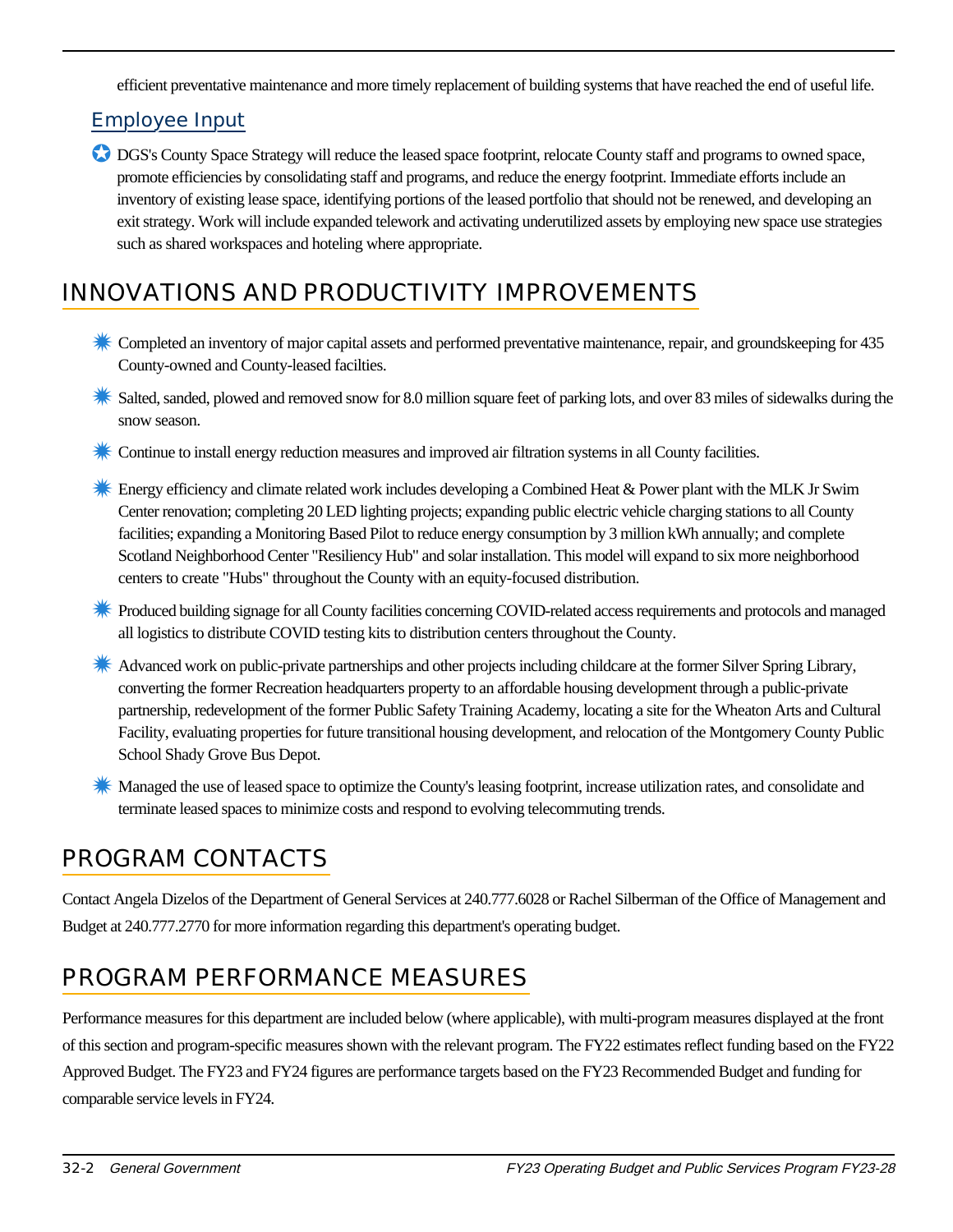# PROGRAM DESCRIPTIONS

#### **Administration**

The Administration program provides services in three key areas: 1) The Director's Office provides overall leadership for the Department including policy development, strategic planning, emergency preparedness and operations, accountability, service integration, performance measures, and customer service; 2) The Office of Planning and Development in the Director's Office supports the County Executive's redevelopment and other key strategic capital initiatives; 3) The Division of Central Services provides oversight and direction for the preparation and monitoring of the Operating and Capital Improvements Program (CIP) budgets for the Department; payment processing; management and administration of information technology; oversight of all personnel activities; and oversight and management for compliance with the Americans with Disabilities Act (ADA), and increasing access to County facilities for residents and employees with disabilities. The Division of Central Services also handles administration of the day-to-day operations of the Department including direct service delivery, training, and oversight of procurements and contract management for the Department.

| <b>FY23 Recommended Changes</b>                                                                                                                                                                          | <b>Expenditures</b> | <b>FTEs</b> |
|----------------------------------------------------------------------------------------------------------------------------------------------------------------------------------------------------------|---------------------|-------------|
| <b>FY22 Approved</b>                                                                                                                                                                                     | 3,544,343           | 16.03       |
| Increase Cost: Six Percent Inflationary Increase to Non-Profit Service Provider Contracts                                                                                                                | 58,280              | 0.00        |
| Re-align: Personnel Cost Transfer                                                                                                                                                                        | 0                   | 0.83        |
| Multi-program adjustments, including negotiated compensation changes, employee benefit changes,<br>changes due to staff turnover, reorganizations, and other budget changes affecting multiple programs. | (49, 289)           | 0.00        |
| <b>FY23 Recommended</b>                                                                                                                                                                                  | 3,553,334           | 16.86       |

### ✺ Building Design and Construction

This program provides for the overall management of the Department's Capital Improvements Program (CIP) for facilities. This program includes the comprehensive, timely, economic, and environmentally efficient planning, design, and construction of buildings for County use, as well as public venues owned by the County. This program also provides comprehensive architectural and engineering services from planning through design. Functional elements include programming, contract administration, planning management, design management, and project management. Each County project includes an array of sustainable features to reduce the impact of the facility on the environment and lifecycle costs. These features are derived from an integrated design process that evaluates each measure, such as energy efficiency, onsite renewables environmental site design, and enhanced monitoring, collectively reducing utility and other costs. The planning and design of facilities follows best practices in project design and construction estimating and the timely delivery of facilities based on project schedules in the County CIP. This program is fully charged to the CIP.

| <b>FY23 Recommended Changes</b> | <b>Expenditures</b> | <b>FTEs</b> |
|---------------------------------|---------------------|-------------|
| <b>FY22 Approved</b>            |                     | 0.00        |
| <b>FY23 Recommended</b>         |                     | 0.00        |

#### Central Duplicating, Imaging, Archiving, & Mail Services

This is an Internal Service fund program that provides timely and efficient document management to County Government through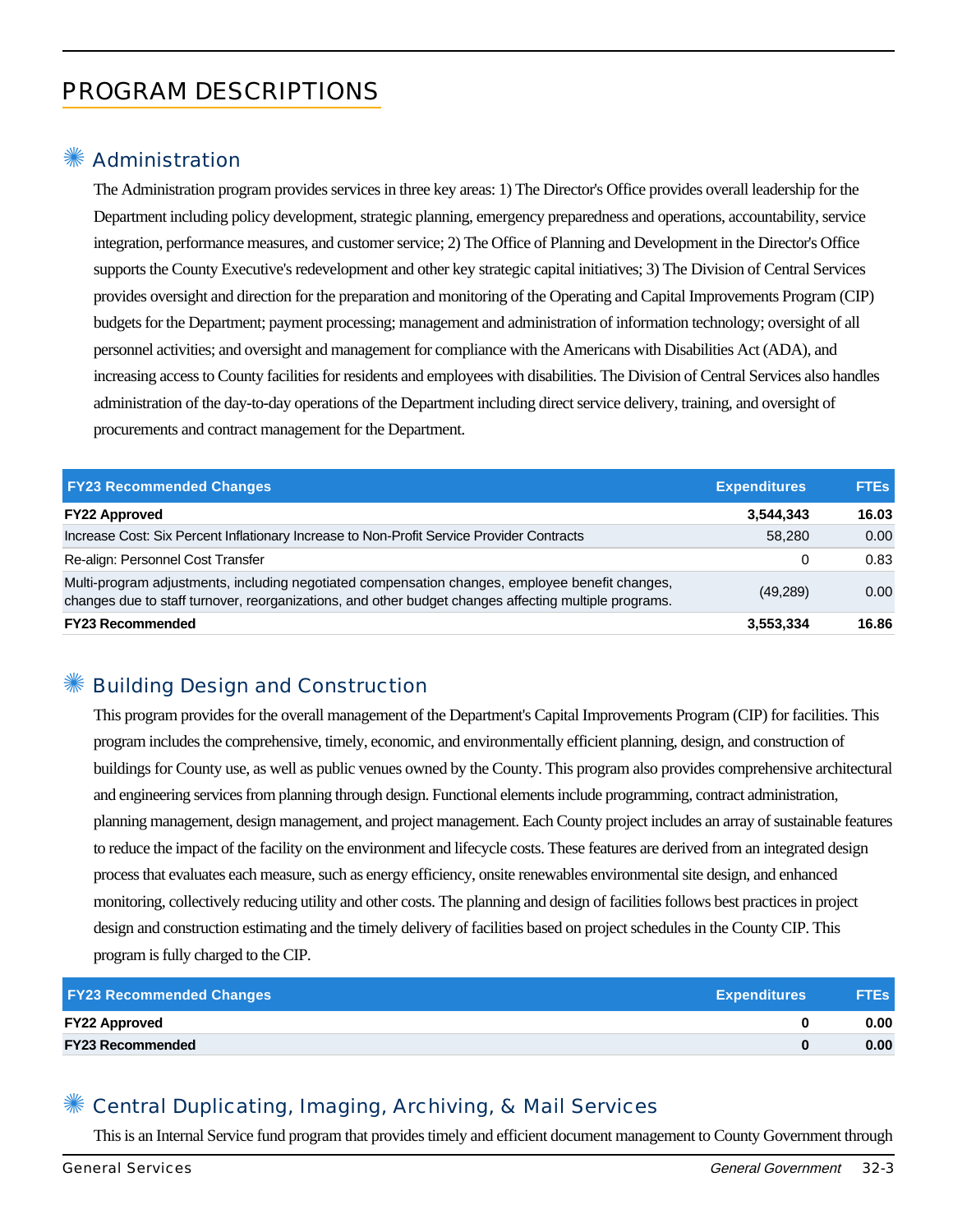high-speed digital printing services, graphic design, electronic publishing, high-speed color digital printing, full-service bindery, large format and banner printing, digital imaging, electronic and physical archiving of County records. The program administers and manages the countywide paper and multi-functional printer contracts, as well as a full-service mail operation that processes and scans all classes of incoming/interoffice mail. Mail operations also processes outgoing mail to the U.S. Postal Service and delivers mail/partial packages to all County departments and agencies.

| <b>Program Performance Measures</b>                                                | <b>FY20</b> | <b>Actual Actual</b><br><b>FY21</b> | <b>Estimated Target Target</b> | <b>FY22 FY23</b> | <b>FY24</b> |
|------------------------------------------------------------------------------------|-------------|-------------------------------------|--------------------------------|------------------|-------------|
| Number of printing orders completed <sup>1</sup>                                   | 6.917       | 5.090                               | 5.090                          | 5.090            | 5.090       |
| Print/Mail/Archives: Internal customer survey satisfaction rating (scale of 1-4)   | 3.35        | 3.49                                | 3.49                           | 3.49             | 3.49        |
| Print/Mail/Archives: Internal customer survey responsiveness rating (scale of 1-4) | 3.31        | 3.49                                | 3.49                           | 3.49             | 3.49        |

**1** The Digital Storefront (DSF) records one requisition. However, a customer may have multiple requests within the requisition.

| <b>FY23 Recommended Changes</b>                                                                                                                                                                          | <b>Expenditures</b> | <b>FTEs</b> |
|----------------------------------------------------------------------------------------------------------------------------------------------------------------------------------------------------------|---------------------|-------------|
| <b>FY22 Approved</b>                                                                                                                                                                                     | 8.326.894           | 34.57       |
| Multi-program adjustments, including negotiated compensation changes, employee benefit changes,<br>changes due to staff turnover, reorganizations, and other budget changes affecting multiple programs. | 42.962              | 0.00        |
| <b>FY23 Recommended</b>                                                                                                                                                                                  | 8,369,856           | 34.57       |

#### Energy and Sustainability

The Energy and Sustainability (ES) program is responsible for facilitating comprehensive energy and sustainability strategies across County operations. It leads the County's green government programs which crosscuts County Departments and DGS Divisions. Specifically, ES supports, implements, or facilitates programs to improve energy efficiency, expand clean energy use, promote sustainable sites, enable clean transportation, encourage environmentally preferable purchasing, and foster resource saving behaviors by County employees. These initiatives foster collaboration, leadership, innovation, and performance measurement to ensure the County delivers the highest quality services at the lowest environmental impact.

| <b>Program Performance Measures</b>                                                                                                    | <b>Actual</b><br><b>FY20</b> | <b>FY21</b> | <b>Actual Estimated Target</b><br><b>FY22</b> | <b>FY23</b> | Target<br><b>FY24</b> |
|----------------------------------------------------------------------------------------------------------------------------------------|------------------------------|-------------|-----------------------------------------------|-------------|-----------------------|
| Amount of grants and incentives received for Energy and Sustainability initiatives (in<br>dollars)                                     | 3,959,7101,895,581           |             | 795,290636,232                                |             | 508.986               |
| Utility savings delivered by Energy and Sustainability initiatives (in dollars)                                                        | 1,872,8121,846,856           |             | 1,203,369 890,171 1,478,660                   |             |                       |
| Reduction in greenhouse gas emissions delivered by Energy and Sustainability<br>initiatives (metric tons of carbon dioxide equivalent) | 17.374                       | 5.943       | 5.289                                         | 4.550       | 7.405                 |
| County facility, fleet, and streetlight greenhouse gas emissions (metric tons of carbon<br>dioxide equivalent)                         | 114.685                      | 107.740     | 101.469 95.957                                |             | 87.609                |

| <b>FY23 Recommended Changes</b>                                                                                                                                                                          | <b>Expenditures</b> | <b>FTEs</b> |
|----------------------------------------------------------------------------------------------------------------------------------------------------------------------------------------------------------|---------------------|-------------|
| <b>FY22 Approved</b>                                                                                                                                                                                     | 808,409             | 5.00        |
| Re-align: Personnel Cost Transfer                                                                                                                                                                        |                     | (0.50)      |
| Multi-program adjustments, including negotiated compensation changes, employee benefit changes,<br>changes due to staff turnover, reorganizations, and other budget changes affecting multiple programs. | 17.005              | 0.00        |
| <b>FY23 Recommended</b>                                                                                                                                                                                  | 825.414             | 4.50        |

#### ✺ Facilities Management

The Division of Facilities Management's mission is to provide the comprehensive planning and delivery of maintenance services and oversight of building-related operations at County facilities used by County staff and residents. Components of these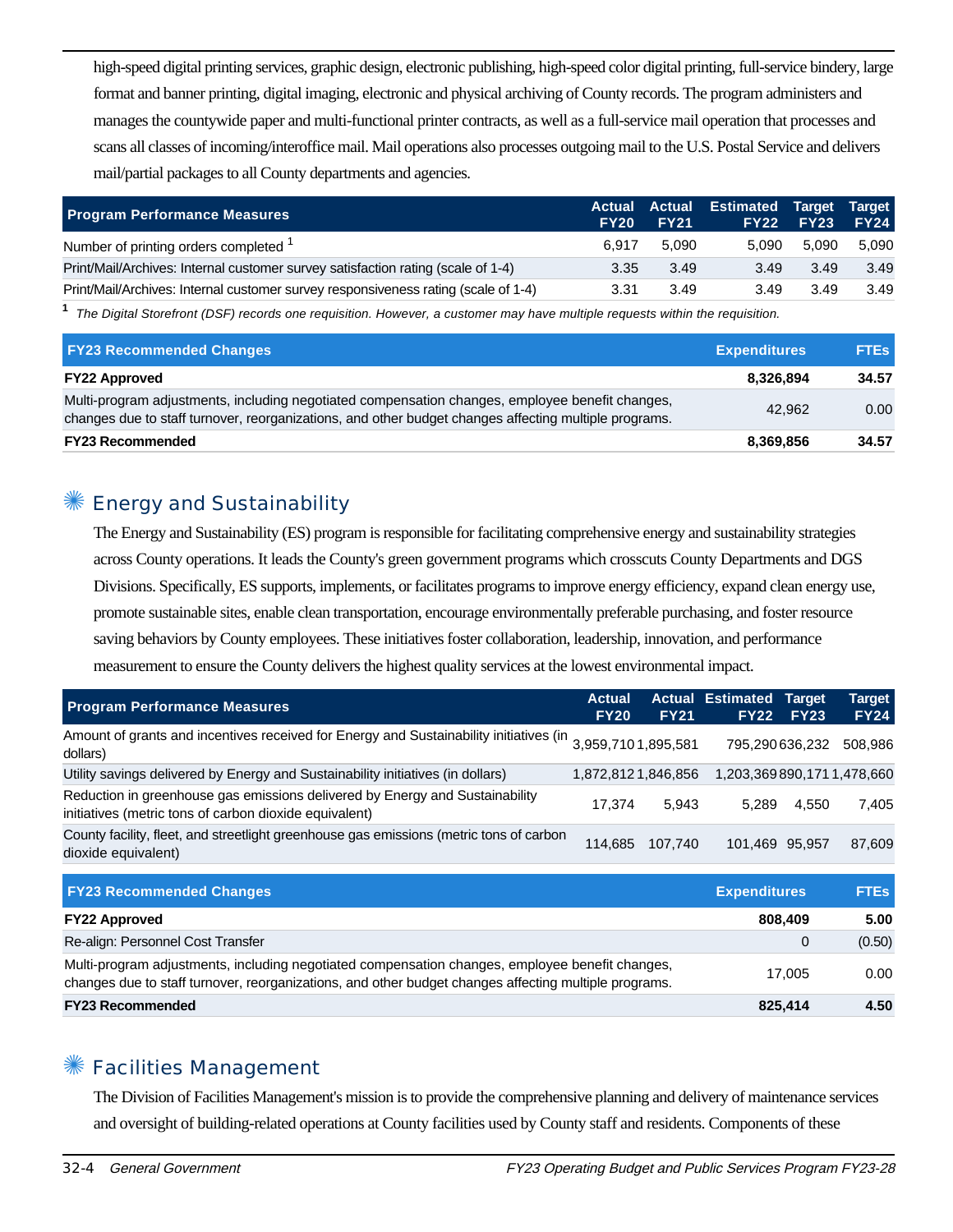programs are:

- routine, preventive, and corrective maintenance;
- custodial and housekeeping, grounds maintenance, recycling, and trash removal services;
- building structure and building envelope maintenance;
- engineering support services and various project management services;
- electrical/mechanical systems operations and maintenance;
- small to mid-sized building remodeling projects;
- snow removal and storm damage repair from snow, wind, rain, and storm events; and
- internal customer services.

Through Building Automation Systems (BAS), technicians implement an energy management program to monitor and maintain heating and cooling systems, ensuring the most efficient use of these services.

In addition, Facilities Management oversees moving services and several comprehensive Capital Improvements Program (CIP) projects aimed at sustaining efficient and reliable facility operations to protect and extend the life of the County's investment in facilities and equipment.

| <b>Program Performance Measures</b>                                                                                                                     |      | <b>FY20 FY21</b> | Actual Actual Estimated Target Target | <b>FY22 FY23 FY24</b> |      |
|---------------------------------------------------------------------------------------------------------------------------------------------------------|------|------------------|---------------------------------------|-----------------------|------|
| Condition of non-critical building systems and aesthetics: Dollars of custodial and ground<br>maintenance on all County properties (\$000) <sup>1</sup> |      | \$7.438 \$7.597  | \$7,908 \$7,908 \$7,908               |                       |      |
| Average percent of work orders completed in quarter                                                                                                     |      | 76.4% 71.2%      | 85%                                   | 85%                   | 85%  |
| Facilities Maintenance: Internal customer survey satisfaction rating (scale of 1-4)                                                                     | 2.80 | 3.15             | 3.15                                  | 3.15                  | 3.15 |
|                                                                                                                                                         |      |                  |                                       |                       |      |

**1** Dollars reflect budget numbers.

| <b>FY23 Recommended Changes</b>                                                                                                                                                                          | <b>Expenditures</b> | <b>FTEs</b> |
|----------------------------------------------------------------------------------------------------------------------------------------------------------------------------------------------------------|---------------------|-------------|
| <b>FY22 Approved</b>                                                                                                                                                                                     | 27,628,547          | 106.70      |
| Increase Cost: Custodial Services and Trash/Hauling Contracts                                                                                                                                            | 272,436             | 0.00        |
| Multi-program adjustments, including negotiated compensation changes, employee benefit changes,<br>changes due to staff turnover, reorganizations, and other budget changes affecting multiple programs. | 326.360             | 0.00        |
| <b>FY23 Recommended</b>                                                                                                                                                                                  | 28,227,343          | 106.70      |

#### ✺ Real Estate Program

This program provides for leasing, site acquisition/disposition, space management, and site evaluation. The leasing function recommends, plans, coordinates, implements, and administers the leasing of real property for both revenue and expense leases, including closed school facilities, at the best economic and operational value to the County. Site acquisition is the purchase of property for County use and disposition is the sale or lease of surplus property. The space management function provides for the efficient and aesthetic utilization of space in County-owned and leased facilities. The site evaluation function provides technical support to site evaluation committees for Capital Improvements Program (CIP) projects.

| <b>Program Performance Measures</b>                                        | FY20 <b>F</b> | FY21            | Actual Actual Estimated Target Target | FY22 FY23 FY24          |  |
|----------------------------------------------------------------------------|---------------|-----------------|---------------------------------------|-------------------------|--|
| Number of square feet of leased space managed                              |               | 926.754 816.008 | 926,549 948,057 948,057               |                         |  |
| Average amount Montgomery County pays in rent (in dollars per square foot) |               | \$31.90 \$30.43 |                                       | \$31.34 \$32.28 \$33.25 |  |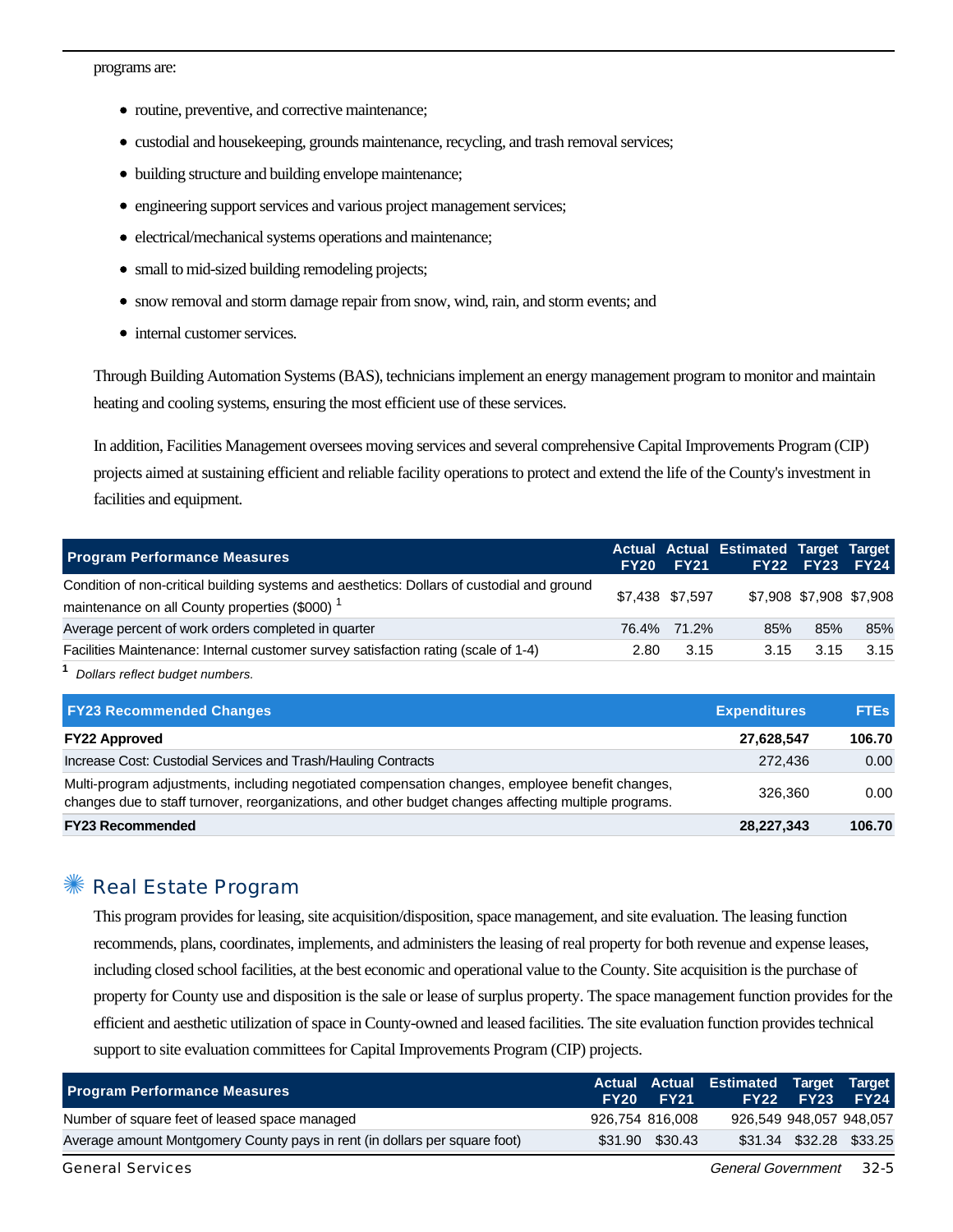| <b>Program Performance Measures</b>                                               | FY <sub>20</sub> | <b>FY21</b> | Actual Actual Estimated Target Target | <b>FY22 FY23</b> | <b>FY24</b> |
|-----------------------------------------------------------------------------------|------------------|-------------|---------------------------------------|------------------|-------------|
| Leased Space Needs: Internal customer survey responsiveness rating (scale of 1-4) | 3.17             | 3.33        | 3.33                                  | 3.33             | 3.33        |
| Leased Space Needs: Internal customer survey satisfaction rating (scale of 1-4)   | 3.10             | 3.32        | 3.32                                  | 3.32             | 3.32        |

| <b>FY23 Recommended Changes</b>                                                                                                                                                                          | <b>Expenditures</b> | <b>FTEs</b> |
|----------------------------------------------------------------------------------------------------------------------------------------------------------------------------------------------------------|---------------------|-------------|
| <b>FY22 Approved</b>                                                                                                                                                                                     | 938.242             | 7.00        |
| Multi-program adjustments, including negotiated compensation changes, employee benefit changes,<br>changes due to staff turnover, reorganizations, and other budget changes affecting multiple programs. | (14, 491)           | 0.00        |
| <b>FY23 Recommended</b>                                                                                                                                                                                  | 923,751             | 7.00        |

### BUDGET SUMMARY

|                                            | <b>Actual</b><br><b>FY21</b> | <b>Budget</b><br><b>FY22</b> | <b>Estimate</b><br><b>FY22</b> | <b>Recommended</b><br><b>FY23</b> | %Chg<br><b>Bud/Rec</b> |
|--------------------------------------------|------------------------------|------------------------------|--------------------------------|-----------------------------------|------------------------|
| <b>COUNTY GENERAL FUND</b>                 |                              |                              |                                |                                   |                        |
| <b>EXPENDITURES</b>                        |                              |                              |                                |                                   |                        |
| Salaries and Wages                         | 11,908,613                   | 11,305,481                   | 12,326,177                     | 11,648,690                        | 3.0%                   |
| <b>Employee Benefits</b>                   | 3,561,342                    | 3,472,724                    | 3,493,785                      | 3,342,887                         | $-3.7%$                |
| <b>County General Fund Personnel Costs</b> | 15,469,955                   | 14,778,205                   | 15,819,962                     | 14,991,577                        | 1.4%                   |
| <b>Operating Expenses</b>                  | 69,095,976                   | 18,141,336                   | 19,580,863                     | 18,538,265                        | 2.2%                   |
| Capital Outlay                             | 47,265                       | 0                            | $\mathbf 0$                    | 0                                 |                        |
| <b>County General Fund Expenditures</b>    | 84,613,196                   | 32,919,541                   | 35,400,825                     | 33,529,842                        | 1.9%                   |
| <b>PERSONNEL</b>                           |                              |                              |                                |                                   |                        |
| Full-Time                                  | 198                          | 200                          | 200                            | 201                               | 0.5%                   |
| Part-Time                                  |                              |                              | 1                              | 1                                 |                        |
| <b>FTEs</b>                                | 134.73                       | 134.73                       | 134.73                         | 135.06                            | 0.2%                   |
| <b>REVENUES</b>                            |                              |                              |                                |                                   |                        |
| <b>FEMA Reimbursement</b>                  | 31,002,801                   | 0                            | 4,181,981                      | 0                                 |                        |
| <b>Miscellaneous Revenues</b>              | 153,334                      | 80,000                       | 80,000                         | 60,000                            | $-25.0%$               |
| <b>County General Fund Revenues</b>        | 31,156,135                   | 80,000                       | 4,261,981                      | 60,000                            | $-25.0%$               |

# PRINTING & MAIL INTERNAL SERVICE FUND

| <b>EXPENDITURES</b>                                              |           |           |             |           |         |
|------------------------------------------------------------------|-----------|-----------|-------------|-----------|---------|
| Salaries and Wages                                               | 2,249,215 | 2,324,931 | 2,301,474   | 2,423,227 | $4.2\%$ |
| <b>Employee Benefits</b>                                         | 738,468   | 784,150   | 779.414     | 790.739   | 0.8%    |
| <b>Printing &amp; Mail Internal Service Fund Personnel Costs</b> | 2,987,683 | 3,109,081 | 3,080,888   | 3,213,966 | 3.4%    |
| <b>Operating Expenses</b>                                        | 4,874,699 | 4,858,403 | 4,836,596   | 4,796,480 | $-1.3%$ |
| Capital Outlay                                                   | 26,853    | 359,410   | 359,410     | 359,410   |         |
| <b>Printing &amp; Mail Internal Service Fund Expenditures</b>    | 7,889,235 | 8,326,894 | 8,276,894   | 8,369,856 | 0.5%    |
| PERSONNEL                                                        |           |           |             |           |         |
| Full-Time                                                        | 34        | 34        | 34          | 34        |         |
| Part-Time                                                        | 0         | 0         | $\mathbf 0$ | 0         |         |
| <b>FTEs</b>                                                      | 34.57     | 34.57     | 34.57       | 34.57     |         |
|                                                                  |           |           |             |           |         |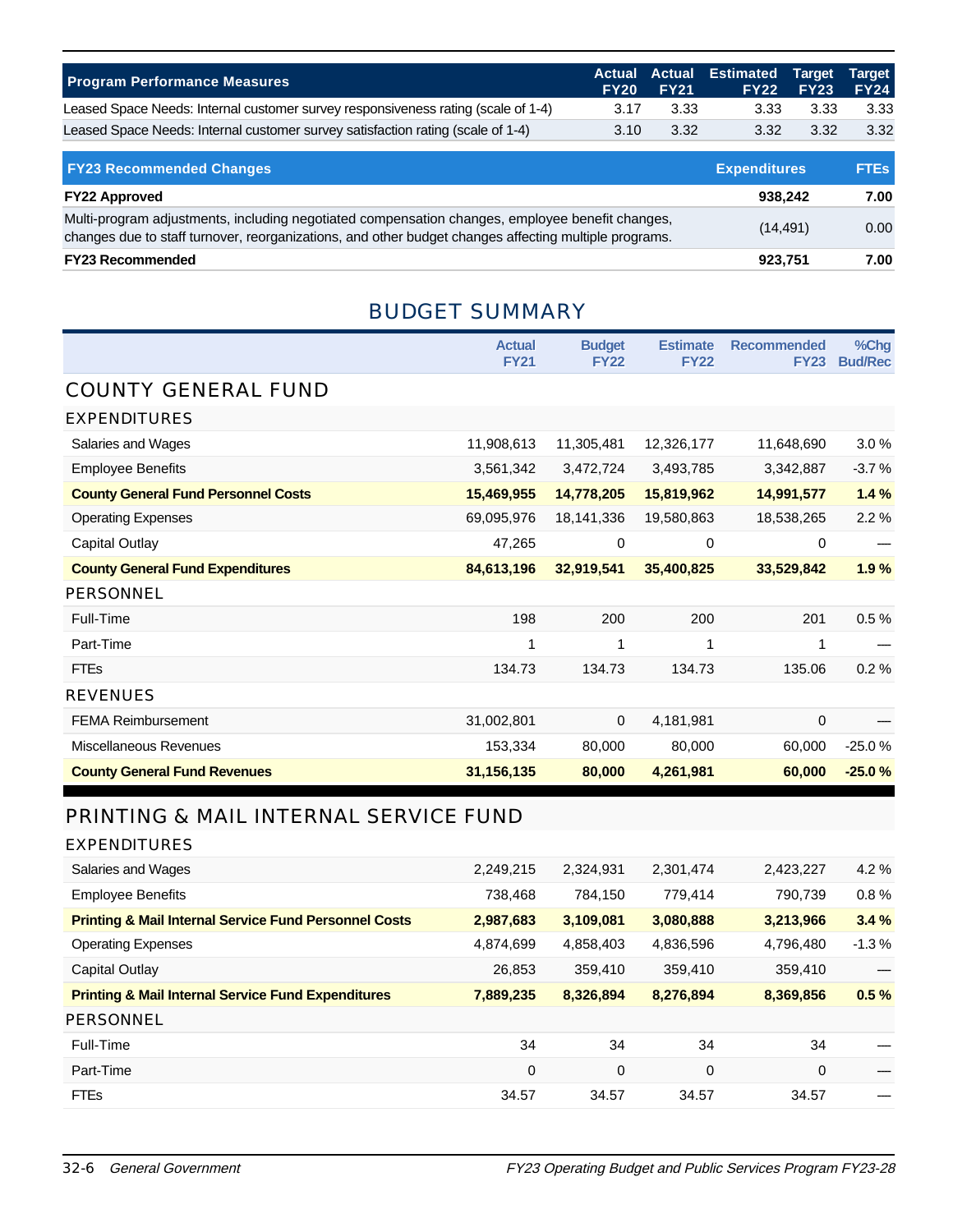### BUDGET SUMMARY

|                                                           | <b>Actual</b><br><b>FY21</b> | <b>Budget</b><br><b>FY22</b> | <b>Estimate</b><br><b>FY22</b> | <b>Recommended</b><br><b>FY23</b> | %Chg<br><b>Bud/Rec</b> |
|-----------------------------------------------------------|------------------------------|------------------------------|--------------------------------|-----------------------------------|------------------------|
| <b>REVENUES</b>                                           |                              |                              |                                |                                   |                        |
| Imaging/Archiving Revenues                                | 1,540,186                    | 1,584,603                    | 1,584,603                      | 1,599,725                         | 1.0%                   |
| Investment Income                                         | 1,829                        | 7,804                        | 1,620                          | 9,670                             | 23.9%                  |
| <b>Mail Revenues</b>                                      | 2,316,562                    | 2,226,593                    | 2,226,593                      | 2,296,374                         | 3.1%                   |
| Other Charges/Fees                                        | 2,014,864                    | 1,869,320                    | 1,869,320                      | 1,869,320                         |                        |
| <b>Print Revenues</b>                                     | 1,586,263                    | 2,478,951                    | 2,478,951                      | 2,632,335                         | 6.2%                   |
| <b>Printing &amp; Mail Internal Service Fund Revenues</b> | 7,459,704                    | 8,167,271                    | 8,161,087                      | 8,407,424                         | 2.9%                   |
| <b>GRANT FUND - MCG</b>                                   |                              |                              |                                |                                   |                        |
| <b>EXPENDITURES</b>                                       |                              |                              |                                |                                   |                        |
| Salaries and Wages                                        | 576,821                      | 0                            | 0                              | $\mathbf 0$                       |                        |
| <b>Employee Benefits</b>                                  | 0                            | 0                            | 0                              | 0                                 |                        |
| <b>Grant Fund - MCG Personnel Costs</b>                   | 576,821                      | $\mathbf{0}$                 | $\mathbf{0}$                   | $\mathbf{0}$                      |                        |
| <b>Operating Expenses</b>                                 | (7,782,893)                  | 0                            | 0                              | $\mathbf 0$                       |                        |
| <b>Grant Fund - MCG Expenditures</b>                      | (7, 206, 072)                | $\bf{0}$                     | $\bf{0}$                       | $\bf{0}$                          |                        |
| <b>PERSONNEL</b>                                          |                              |                              |                                |                                   |                        |
| Full-Time                                                 | 0                            | 0                            | 0                              | 0                                 |                        |
| Part-Time                                                 | 0                            | 0                            | 0                              | 0                                 |                        |
| <b>FTEs</b>                                               | 0.00                         | 0.00                         | 0.00                           | 0.00                              |                        |
| <b>REVENUES</b>                                           |                              |                              |                                |                                   |                        |
| <b>Federal Grants</b>                                     | (7,206,072)                  | 0                            | 0                              | 0                                 |                        |
| <b>Grant Fund - MCG Revenues</b>                          | (7, 206, 072)                | $\bf{0}$                     | $\bf{0}$                       | $\bf{0}$                          |                        |
| DEPARTMENT TOTALS                                         |                              |                              |                                |                                   |                        |
| <b>Total Expenditures</b>                                 | 85,296,359                   | 41,246,435                   | 43,677,719                     | 41,899,698                        | 1.6%                   |
| <b>Total Full-Time Positions</b>                          | 232                          | 234                          | 234                            | 235                               | 0.4%                   |

| <b>Total Part-Time Positions</b> |            |        |                      |           | $\sim$   |
|----------------------------------|------------|--------|----------------------|-----------|----------|
| <b>Total FTEs</b>                | 169.30     | 169.30 | 169.30               | 169.63    | $0.2 \%$ |
| <b>Total Revenues</b>            | 31,409,767 |        | 8,247,271 12,423,068 | 8.467.424 | 2.7%     |

#### FY23 RECOMMENDED CHANGES

**Expenditures FTEs**

#### **COUNTY GENERAL FUND**

**FY22 ORIGINAL APPROPRIATION 32,919,541 134.73**

| Other Adjustments (with no service impacts)                                           |         |      |
|---------------------------------------------------------------------------------------|---------|------|
| Increase Cost: Custodial Services and Trash/Hauling Contracts [Facilities Management] | 272.436 | 0.00 |
| Increase Cost: Annualization of FY22 Compensation Increases                           | 266.808 | 0.00 |
| Increase Cost: FY23 Compensation Adjustment                                           | 213.527 | 0.00 |
|                                                                                       |         |      |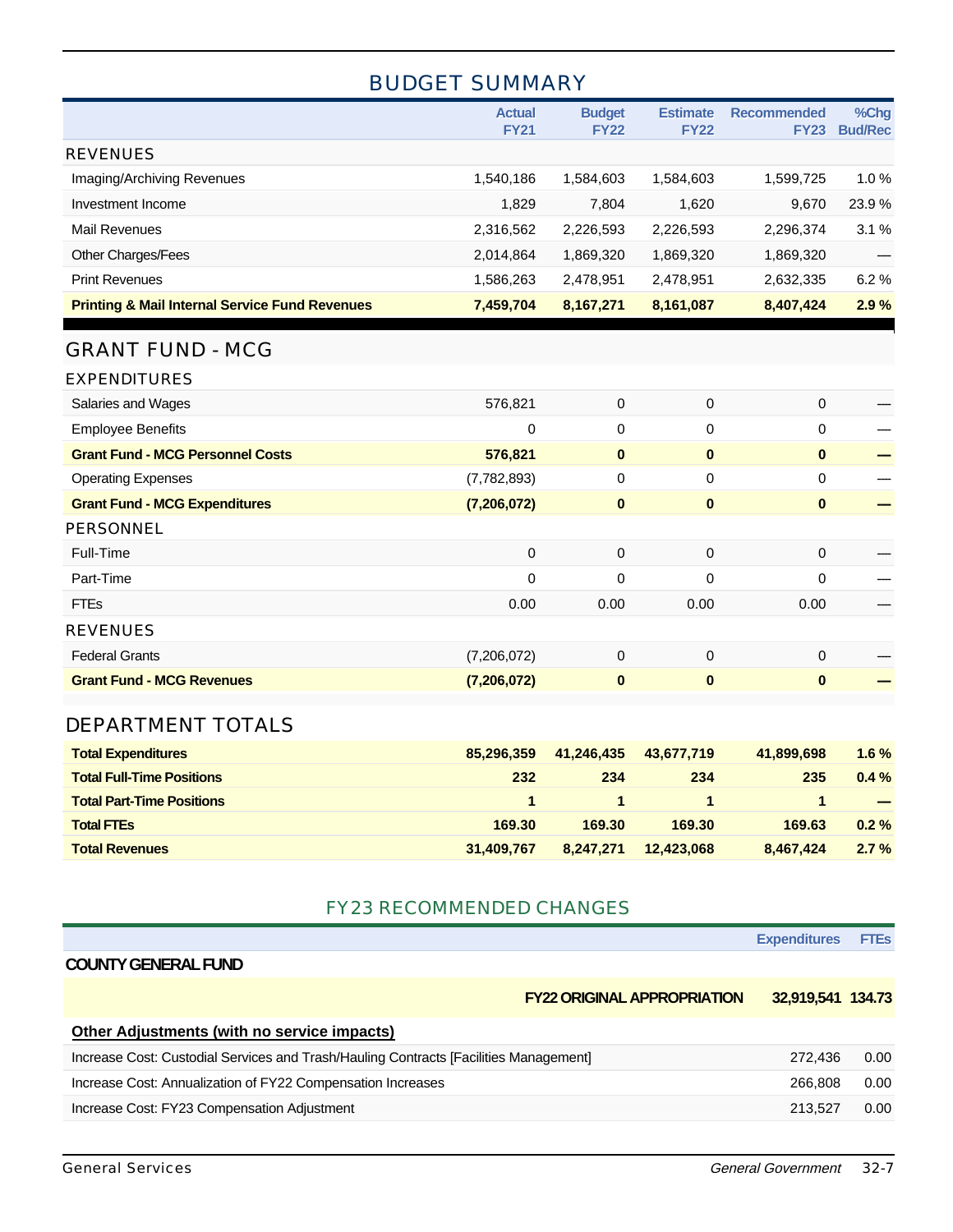#### FY23 RECOMMENDED CHANGES

|                                                                                                            | <b>Expenditures</b> | <b>FTEs</b> |
|------------------------------------------------------------------------------------------------------------|---------------------|-------------|
| Increase Cost: Motor Pool Adjustment                                                                       | 61,390              | 0.00        |
| Increase Cost: Six Percent Inflationary Increase to Non-Profit Service Provider Contracts [Administration] | 58,280              | 0.00        |
| Increase Cost: Printing and Mail Adjustment                                                                | 4.823               | 0.00        |
| Re-align: Personnel Cost Transfer [Administration]                                                         | $\Omega$            | 0.83        |
| Re-align: Personnel Cost Transfer [Energy and Sustainability]                                              | 0                   | (0.50)      |
| Decrease Cost: Retirement Adjustment                                                                       | (266, 963)          | 0.00        |
| <b>FY23 RECOMMENDED</b>                                                                                    | 33.529.842 135.06   |             |

#### **PRINTING & MAIL INTERNAL SERVICE FUND**

|                                                             | <b>FY22 ORIGINAL APPROPRIATION</b> | 8,326,894 | 34.57 |
|-------------------------------------------------------------|------------------------------------|-----------|-------|
| Other Adjustments (with no service impacts)                 |                                    |           |       |
| Increase Cost: Annualization of FY22 Compensation Increases |                                    | 70.544    | 0.00  |
| Increase Cost: FY23 Compensation Adjustment                 |                                    | 58.944    | 0.00  |
| Increase Cost: Printing and Mail Adjustment                 |                                    | 600       | 0.00  |
| Decrease Cost: Motor Pool Adjustment                        |                                    | (20, 893) | 0.00  |
| Decrease Cost: Retirement Adjustment                        |                                    | (24,603)  | 0.00  |
| Decrease Cost: OPEB Adjustment                              |                                    | (41,630)  | 0.00  |
|                                                             | <b>FY23 RECOMMENDED</b>            | 8.369.856 | 34.57 |

### PROGRAM SUMMARY

| <b>Program Name</b>                                      |              | <b>FY22 APPR</b><br><b>Expenditures</b> | <b>FY22 APPR</b><br><b>FTES</b> | <b>FY23 REC</b><br><b>Expenditures</b> | <b>FY23 REC</b><br><b>FTEs</b> |
|----------------------------------------------------------|--------------|-----------------------------------------|---------------------------------|----------------------------------------|--------------------------------|
| Administration                                           |              | 3.544.343                               | 16.03                           | 3.553.334                              | 16.86                          |
| <b>Building Design and Construction</b>                  |              | 0                                       | 0.00                            | 0                                      | 0.00                           |
| Central Duplicating, Imaging, Archiving, & Mail Services |              | 8,326,894                               | 34.57                           | 8,369,856                              | 34.57                          |
| <b>Energy and Sustainability</b>                         |              | 808,409                                 | 5.00                            | 825.414                                | 4.50                           |
| <b>Facilities Management</b>                             |              | 27,628,547                              | 106.70                          | 28.227.343                             | 106.70                         |
| Real Estate Program                                      |              | 938,242                                 | 7.00                            | 923.751                                | 7.00                           |
|                                                          | <b>Total</b> | 41,246,435                              | 169.30                          | 41,899,698                             | 169.63                         |

#### CHARGES TO OTHER DEPARTMENTS

| <b>Charged Department</b>         | <b>Charged Fund</b>  | <b>FY22</b><br><b>Total</b> \$ | <b>FY22</b><br><b>FTEs</b> | <b>FY23</b><br><b>Total</b> <sup>\$</sup> | <b>FY23</b><br><b>FTEs</b> |
|-----------------------------------|----------------------|--------------------------------|----------------------------|-------------------------------------------|----------------------------|
| <b>COUNTY GENERAL FUND</b>        |                      |                                |                            |                                           |                            |
| Recycling and Resource Management | Solid Waste Disposal | 72.033                         | 0.10                       | 73.972                                    | 0.30                       |
| Alcohol Beverage Services         | Liauor               | 602.077                        | 1.20                       | 779.642                                   | 2.40                       |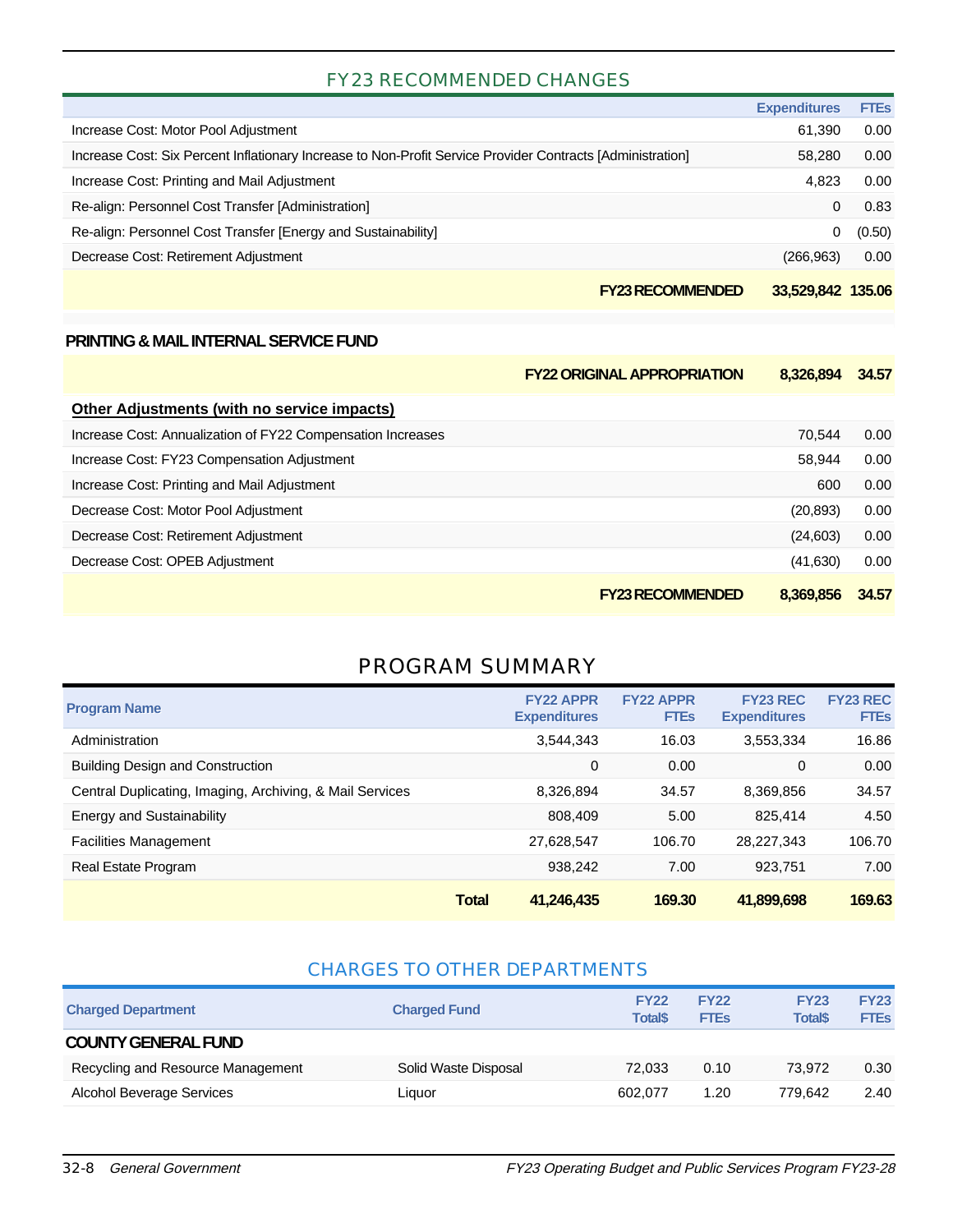| <b>CHARGES TO OTHER DEPARTMENTS</b> |                     |                               |                            |                                |                            |  |
|-------------------------------------|---------------------|-------------------------------|----------------------------|--------------------------------|----------------------------|--|
| <b>Charged Department</b>           | <b>Charged Fund</b> | <b>FY22</b><br><b>Total\$</b> | <b>FY22</b><br><b>FTEs</b> | <b>FY23</b><br><b>Total</b> \$ | <b>FY23</b><br><b>FTEs</b> |  |
| СIР                                 | Capital Fund        | 8.344.014                     | 56.65                      | 8,381,039                      | 56.32                      |  |
| Administration and Support          | General Fund        | 749.029                       | 3.50                       | 749.029                        | 3.50                       |  |
|                                     | <b>Total</b>        | 9.767.153                     | 61.45                      | 9,983,682                      | 62.52                      |  |

#### FUNDING PARAMETER ITEMS

|                                                                                                                                    |                                                                                                                                    | CE RECOMMENDED (\$000S) |             |             |             |             |  |  |
|------------------------------------------------------------------------------------------------------------------------------------|------------------------------------------------------------------------------------------------------------------------------------|-------------------------|-------------|-------------|-------------|-------------|--|--|
| <b>Title</b>                                                                                                                       | <b>FY23</b>                                                                                                                        | <b>FY24</b>             | <b>FY25</b> | <b>FY26</b> | <b>FY27</b> | <b>FY28</b> |  |  |
| <b>COUNTY GENERAL FUND</b>                                                                                                         |                                                                                                                                    |                         |             |             |             |             |  |  |
| <b>EXPENDITURES</b>                                                                                                                |                                                                                                                                    |                         |             |             |             |             |  |  |
| <b>FY23 Recommended</b>                                                                                                            | 33,530                                                                                                                             | 33,530                  | 33,530      | 33,530      | 33,530      | 33,530      |  |  |
| No inflation or compensation change is included in outyear projections.                                                            |                                                                                                                                    |                         |             |             |             |             |  |  |
| <b>Labor Contracts</b>                                                                                                             | 0                                                                                                                                  | 656                     | 656         | 656         | 656         | 656         |  |  |
| These figures represent the estimated annualized cost of general wage adjustments, service increments, and other negotiated items. |                                                                                                                                    |                         |             |             |             |             |  |  |
| <b>Subtotal Expenditures</b>                                                                                                       | 33,530                                                                                                                             | 34,186                  | 34,186      | 34,186      | 34,186      | 34,186      |  |  |
| <b>PRINTING &amp; MAIL INTERNAL SERVICE FUND</b>                                                                                   |                                                                                                                                    |                         |             |             |             |             |  |  |
| <b>EXPENDITURES</b>                                                                                                                |                                                                                                                                    |                         |             |             |             |             |  |  |
| <b>FY23 Recommended</b>                                                                                                            | 8,370                                                                                                                              | 8,370                   | 8,370       | 8,370       | 8,370       | 8,370       |  |  |
| No inflation or compensation change is included in outyear projections.                                                            |                                                                                                                                    |                         |             |             |             |             |  |  |
| <b>Labor Contracts</b>                                                                                                             | 0                                                                                                                                  | 175                     | 175         | 175         | 175         | 175         |  |  |
|                                                                                                                                    | These figures represent the estimated annualized cost of general wage adjustments, service increments, and other negotiated items. |                         |             |             |             |             |  |  |
| <b>Subtotal Expenditures</b>                                                                                                       | 8,370                                                                                                                              | 8,546                   | 8,546       | 8,546       | 8,546       | 8,546       |  |  |